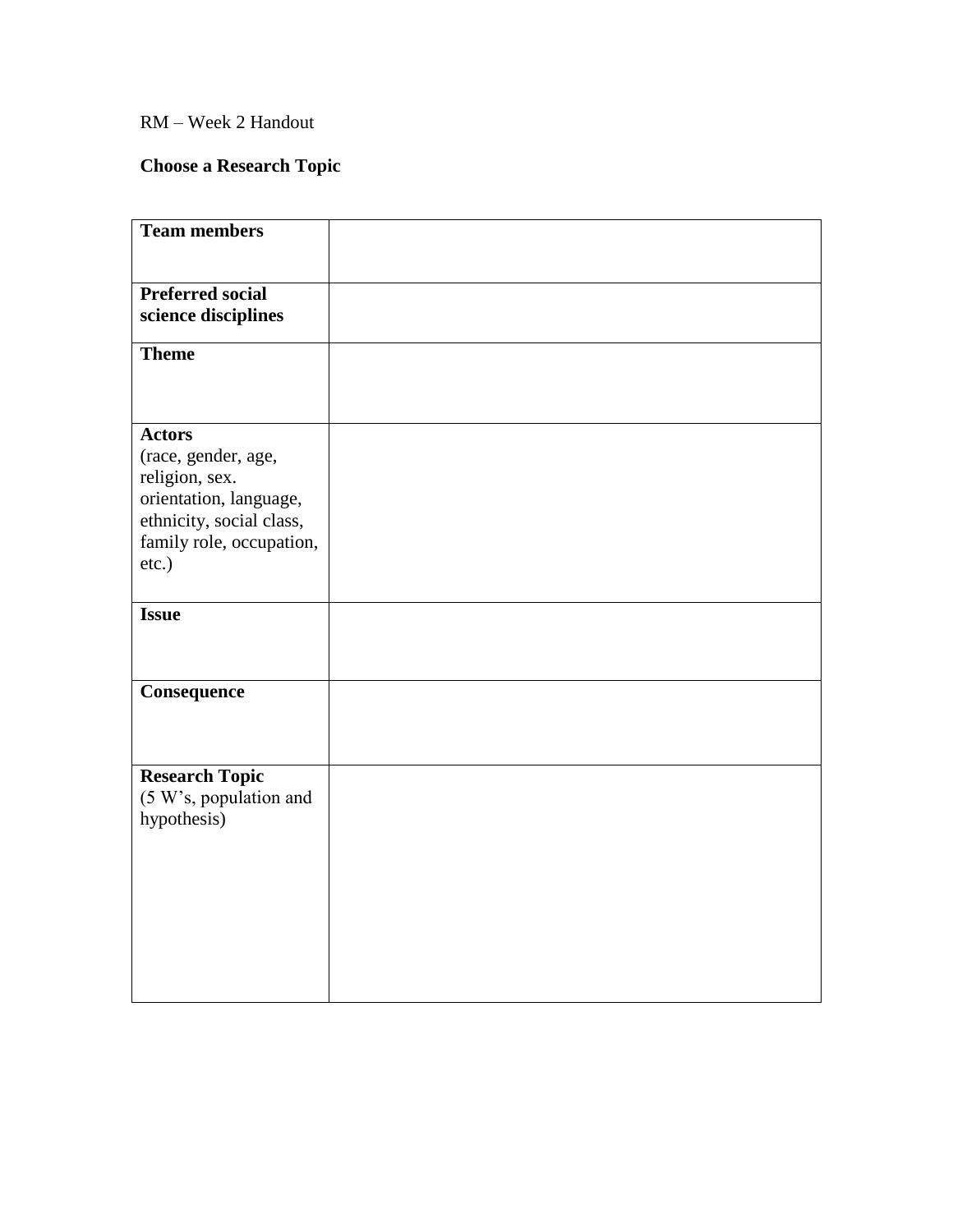#### **Some themes you may choose:**

- \* Animal rights
- \* Binge drinking
- \* Child labour and Children's rights
- \* Drunk driving
- \* Government debt
- \* Drunk driving
- \* Environmental pollution
- \* Euthanasia & assisted suicide
- \* Gangs
- \* Gender discrimination
- \* Global warming
- \* Homelessness
- \* Immigration
- \* Organ & body donation
- \* Poverty
- \* Racial profiling
- \* Violence
- \* Violence in sports

### **Don't choose topics that**

- are too general
- are controversial or too intimate
- exceed the competencies of the team
- **Make sure you**
	- Concentrate on a specific area
	- Concentrate on a specific time period
	- Concentrate on a specific group of people
	- Concentrate on a specific type of event
- do not achieve unanimity within the team
- you do not understand
- cannot be physically done